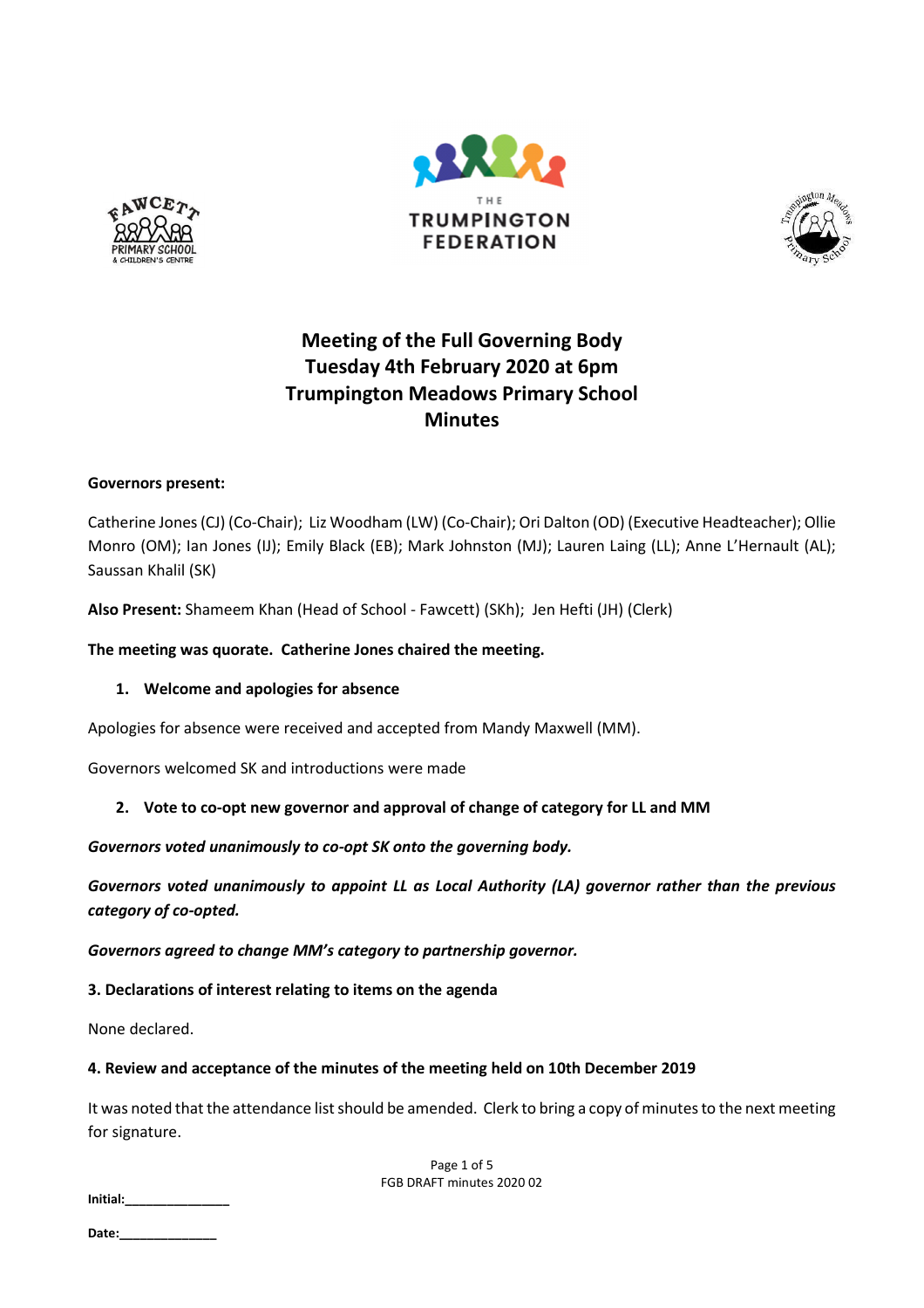Post meeting note: the minutes were signed by CJ at the Resources Committee meeting held on 11.3.2020

## **5. Matters arising and update on actions from the minutes of the meeting held on 10th December 2019**

- F0502-01 website updates CLOSED
- F2409-01 Training Anne Fisher to attend the next Full Governing Body (FGB) meeting on 24.3.2020 to deliver training on use of the Federation Improvement Plan (FIP) and Self Evaluation Framework (SEF). CLOSED
- F0912-01 collation of parent survey results COMPLETE. Governors discussed the different perceptions of behaviour at the two schools and possible reasons contributing to poor behaviour.

## **6. Report from Teaching & Learning Committee**

The minutes had been circulated in advance of the meeting. THe following points were noted:

- The terms of reference are being amended
- FIP/SEF LW reviewing to see how they align
- The Assistant Head with responsibility for Early Years gave a presentation
- Committee members are to provide feedback on data by correspondence

# *6.25pm - AL joined the meeting*

## School Improvement Partner (SIP) visit report

The report had been circulated in advance of the meeting. The following points were noted:

- MJ had observed lessons throughout the school (Fawcett) with the Assistant Headteachers with responsibility for Early Year and Key Stage 1 (KS1), SKh and Anne Fisher.
- It was observed that high standards were being established.
- A detailed review of books was carried out and the differences in marking and feedback observed.
- There is evidence that diagnostic marking is having an impact.
- The children are engaged, behaviour was good and teaching of high quality.
- Classroom layouts differ, some would benefit from being adapted.
- Learning environments are engaging.
- Performance management is effective.
- Evidence could be seen in the classroom of the information given by Senior Leadership Team.
- Pupil progress meetings and how next steps are established were explained.

A governor noted that marking and feedback was highlighted on the last Ofsted report so it was reassuring to see that this had been addressed and had improved. Governors were advised that a culture of children and adults receiving and responding to feedback had been developed.

It was noted that a similar visit will be carried out at Trumpington MeEadows (TMe).

A governor noted that it was positive to see children responding to feedback by editing and improving their work.

*A governor queried whether this type of marking and feedback helps with identifying issues such as dyslexia.* Governors were advised that teachers may see patterns that would indicate such a condition when marking in depth, and that relevant interventions and strategies would be implemented.

> Page 2 of 5 FGB DRAFT minutes 2020 02

**Initial:\_\_\_\_\_\_\_\_\_\_\_\_\_\_\_** 

**Date:\_\_\_\_\_\_\_\_\_\_\_\_\_\_**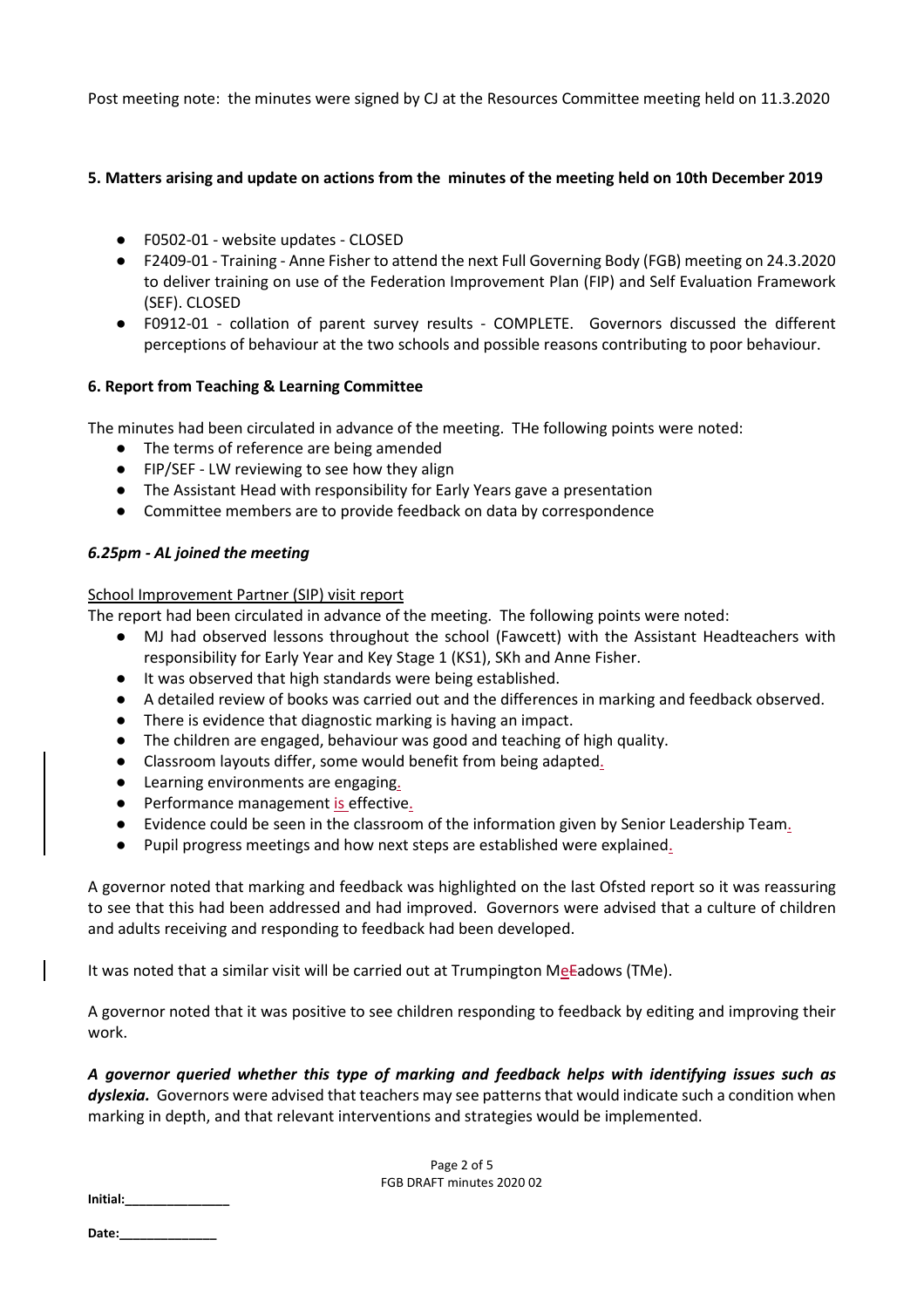*A governor queried how often pupil progress meetings were held.* Governors were advised that these took place termly. The SENCo is present at all meetings so that interventions can be planned as necessary. It was noted that teaching staff find this to be a supportive process, a forum to share concerns and to have professional dialogue about progress.

*A governor queried whether governors should be confident that there is sufficient challenge for more able children.* Governors were advised that this is considered when reviewing progress and consequently planned for.

MJ noted that he had gained a sense of the level of scrutiny that teaching staff are under. A governor noted that governors should remain mindful of this and the potential impact of such scrutiny on individuals.

# **7. Executive Headteacher's Report (verbal)**

Governors were advised of the following:

- January and February had seen an increase in poor behaviour, although this is usual for the post Christmas period.
- There had been a variety of visitors and school trips.

*A governor queried whether there were any specific areas of concern arising from the progress meetings.*  Governors were advised that the Senior Leadership Team (SLT) had had a good overview of the current picture and are starting to see the impact of interventions over a longer period of time. This is not always possible due to the mobile population at TMe.

A second Inclusion Coordinator had been appointed to assist, amongst other things,- with the mapping and planning of interventions.

At Fawcett the new systems of arriving at school had proved effective and children are having time to settle so that they are ready to learn at the beginning of the day. Lateness had improved. *A governor queried whether this was now a permanent arrangement, and as such should this be communicated to parents.*  Governors were advised that this would be done.

School councils are currently looking at the vision and values.

# **8. Report from the Resources Committee**

The minutes had been circulated in advance of the meeting. The following points were noted:

- Despite the recent consultation and push back from the Schools Forum, the LA will seek approval from the DfE to top slice 1.8% from the schools block to fund the high needs block. Recent reports had suggested that the government stipulate thate schools must receive the full minimum funding so further clarity is being sought.
- The current budget position is better than expected, partly due to other income streams.
- A capital plan had been established for the purchase of flarger items or significant maintenance work.
- Progress is being made on the swimming pool.

Governors returned to discussions around opening afternoon sessions at TMe nursery and concluded that the climate/appetite for these sessions remained uncertain so will not be pursued at the present time.

Governors discussed the possibility of opening new classes at TMe for the next academic year.

Page 3 of 5 FGB DRAFT minutes 2020 02

**Initial:\_\_\_\_\_\_\_\_\_\_\_\_\_\_\_** 

Date: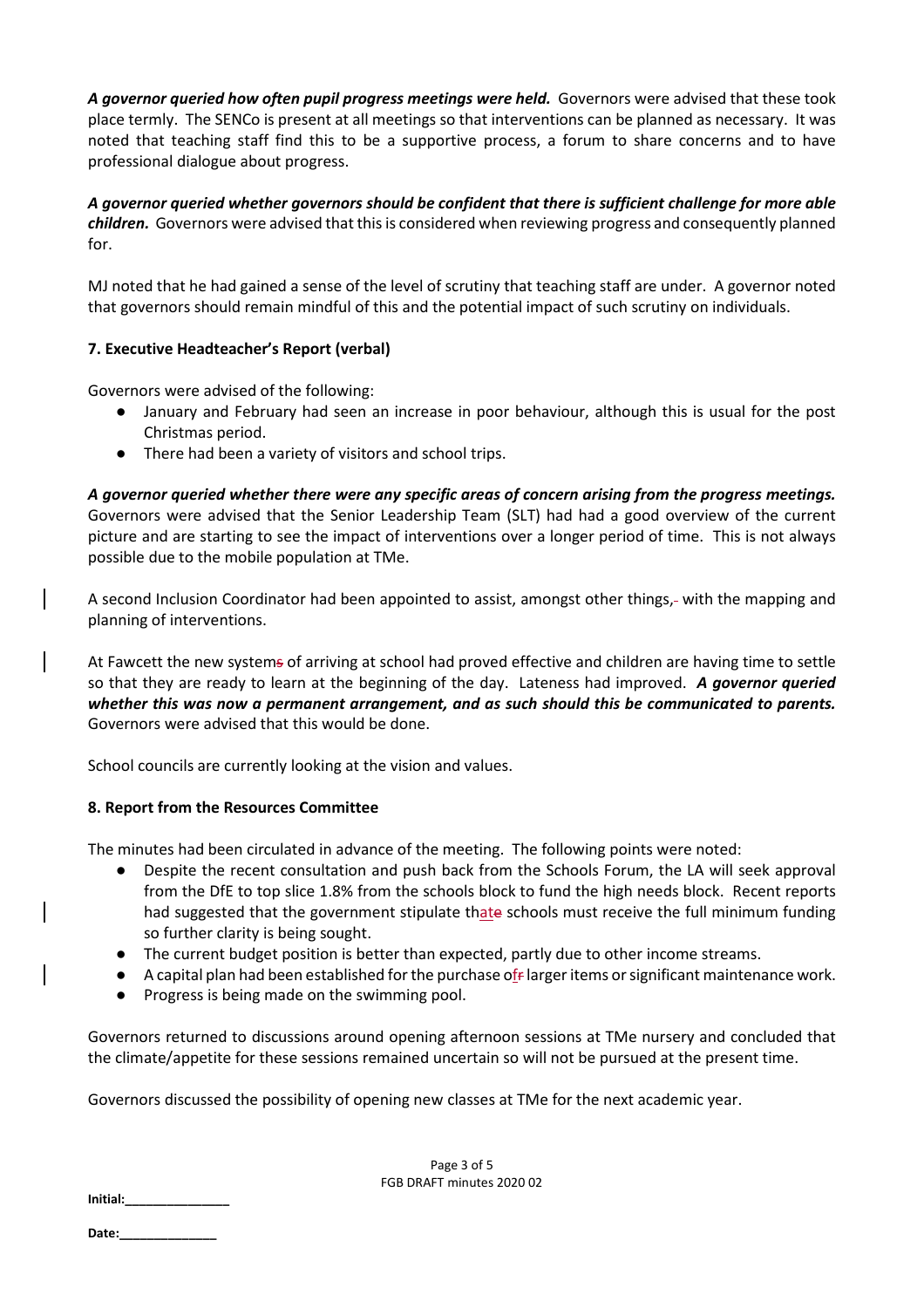Governors discussed spending on IT equipment, developments of the computing curriculum and the ongoing investment required to keep hardware up to date.

#### **9. Monitoring visits**

#### SEND/Pupil Premium visit report

The report had been circulated in advance of the meeting. The following points were noted:

- Governors sought and found assurance that guidance they had received through training etc. was evident in practice and information provided
- A further visit will be performed to assess the cost effectiveness of interventions.

#### Visit schedule

- Health & Safety IJ
- Safeguarding CJ
- Pupil Premium and SEND EB and LW

#### FIP priorities

- 1. English AL and MM
- 2. Learning and outdoor environments IJ (as H&S lead) and LL
- 3. Training and development can be assessed via CPD questionnaire at committee level
- 4. English and Maths used across the curriculum, meetings with SLT MJ

## **10. Governing Body membership, training and development**

It was agreed that SK would join the Resources committee.

Training covered earlier.

#### **11. Safeguarding**

CJ to perform a visit and report at the next meeting.

#### **12. Policies**

None for this meeting

#### **13. Any other business**

None tabled

With no further business the meeting closed at 8.10pm.

#### ACTION LOG

| Action ref   Item |  | Action | Owner | <b>Status</b> |
|-------------------|--|--------|-------|---------------|
|-------------------|--|--------|-------|---------------|

**Initial:\_\_\_\_\_\_\_\_\_\_\_\_\_\_\_** 

**Date:\_\_\_\_\_\_\_\_\_\_\_\_\_\_**